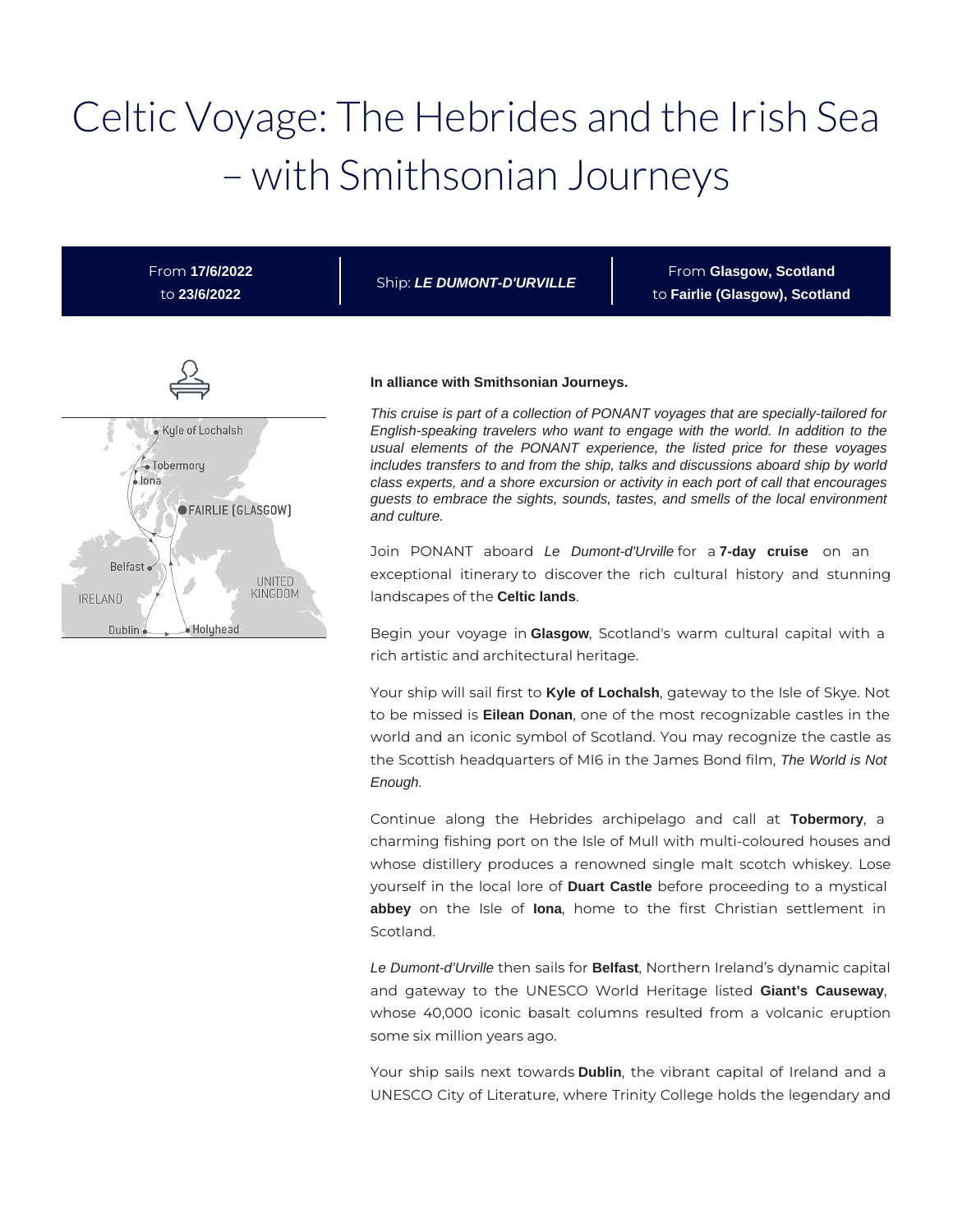important **Book of Kells**. Dublin is also home to **Guinness**, whose brewery has been pouring the world-famous stout for over 250 years.

End your voyage in the quaint seaport of **Holyhead**, Wales. From here, a drive across the Isle of Anglesey brings you to the mainland and to the medieval **Caernarfon Castle**, which together with three other northern Welsh castles built by King Edward I are recognized as a UNESCO World Heritage site.

Your cruise comes full circle as you disembark in **Fairlie**, a quaint village outside Glasgow.



The information in this document is valid as of 7/7/2022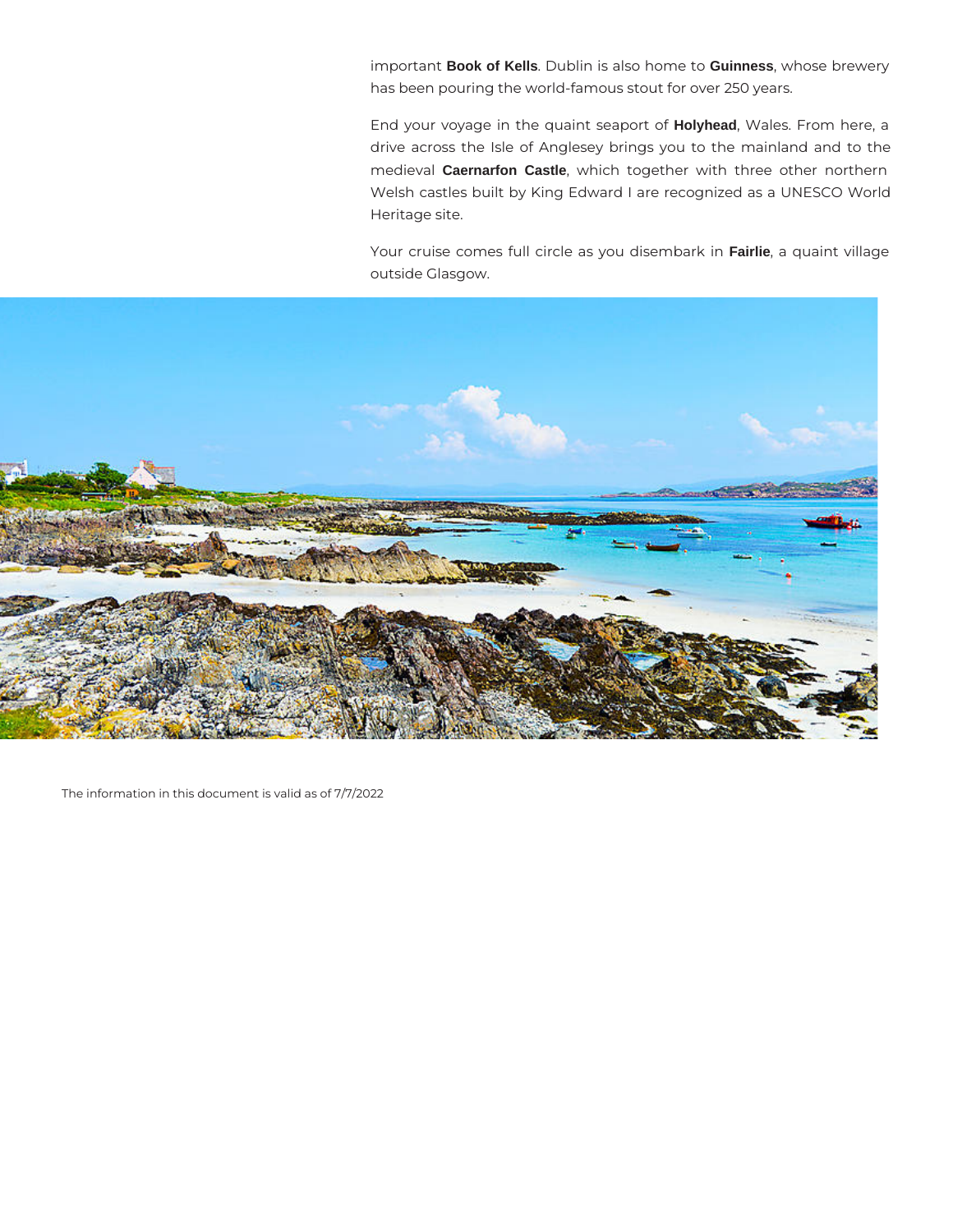## Celtic Voyage: The Hebrides and the Irish Sea – with Smithsonian Journeys **YOUR STOPOVERS :**

#### **GLASGOW, SCOTLAND**

Embarkation 17/6/2022 from 3:30 pm to 4:30 pm Departure 17/6/2022 at 5:30 pm

In the heart of the **Clyde Valley**, the bustling city of **Glasgow** contrasts starkly with the wild beauty of the surrounding countryside. Scotland's biggest city overflows with landmarks from its extensive artistic heritage and outstanding architectural tradition. The city's chequerboard layout makes walking through the major pedestrian thoroughfares easy: go with the flow and let the lively street atmosphere take you past the many Victorian monuments. Don't miss the collections on display in the numerous museums and art galleries. The Kelvingrove Art Gallery and Museum is an outstanding example.

#### **KYLE OF LOCHALSH, SCOTLAND**

Arrival 18/6/2022 early afternoon Departure 18/6/2022 late evening

Kyle of Lochalsh ("Straits of the Alsh Inlet") is a small port town at the foot of the bridge connecting the mainland to the **Isle of Skye**. It is set amidst extraordinary natural beauty and serves as a gateway to the Scottish Highlands and to several castles that preserve the history and traditions of the clans who once ruled here. **Eilean Donan Castle,** on a tiny island overlooking the confluence of three lochs, is one of the most picturesque and most-filmed castles in Scotland **. Armadale Castle and Gardens**, historic residence of Clan Donald, is also within easy reach of the town.

#### **TOBERMORY, ISLE OF MULL**

Arrival 19/6/2022 early morning Departure 19/6/2022 late morning

Located at the northernmost tip of the lovely **Isle of Mull**, **Tobermory** has to be one of the most beautiful natural seaports on Scotland's West Coast. Founded in 1788, this ancient fishing village has been converted to a leisure port highly appreciated today for its surroundings and the quiet charm it exudes. You will definitely be won over by the row of many-storied houses on the hillside, illuminating the harbour with their vibrant colours. Although the real spectacle is outdoors, no less interesting are the Mull Museum dedicated the local history and the exhibitions at the An Tobar art gallery.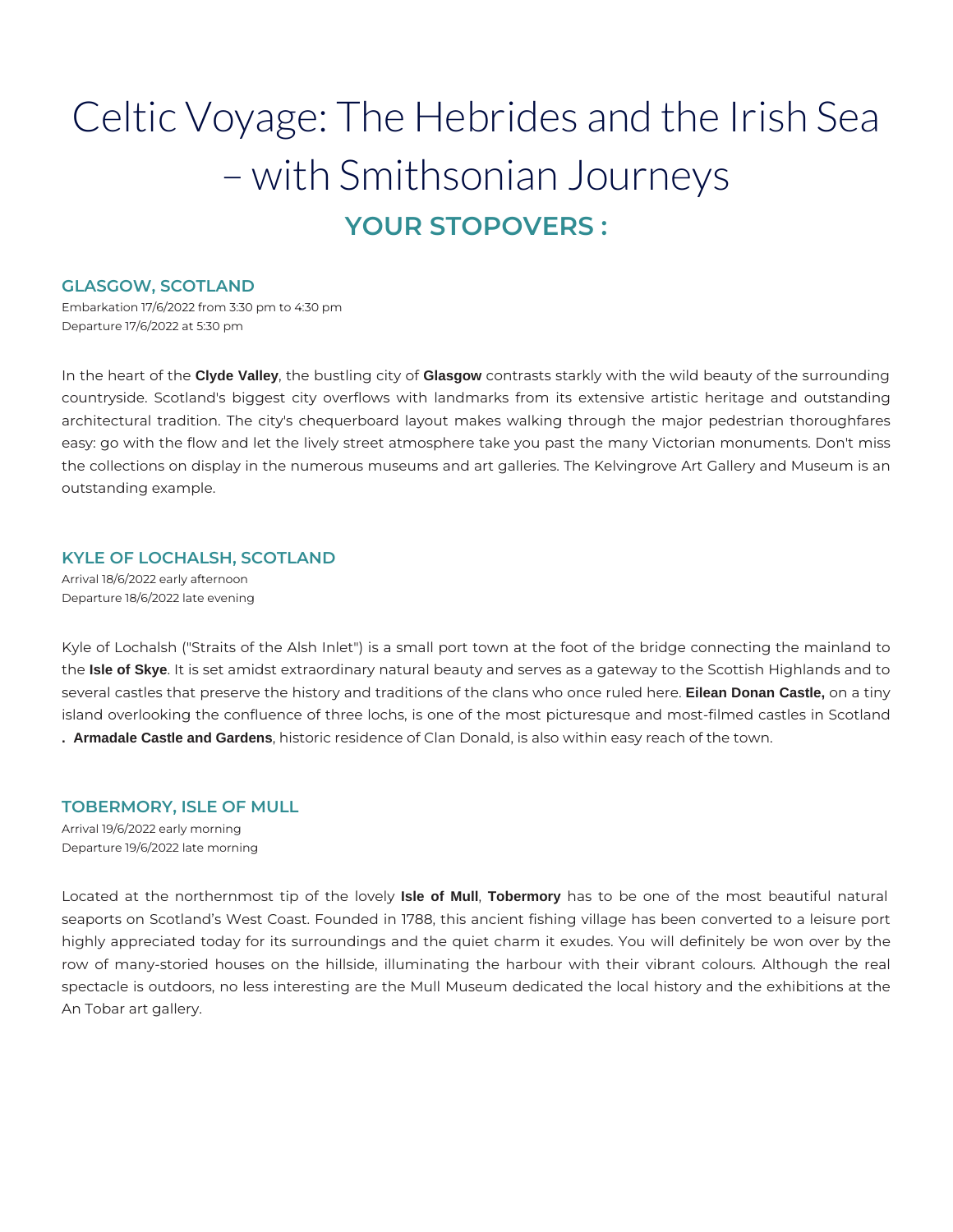#### **IONA, HEBRIDES**

Arrival 19/6/2022 early afternoon Departure 19/6/2022 early evening

Of all the islands in the **Inner Hebrides**, **Iona** is by far the most conducive to contemplation and meditation. And for good reason... it is here that St Columba landed from Ireland in 563 and undertook to establish Christianity in **Scotland** . Now an abbey, the island s true spiritual centre stands where the ancient monastery founded by the Irish missionary was built. Many kings of Scotland, including the legendary **Macbeth**, are buried in the nearby cemetery. In sunny weather, arriving on the Isle of Iona is a stunningly beautiful experience.

#### **BELFAST, NORTHERN IRELAND**

Arrival 20/6/2022 early morning Departure 20/6/2022 early evening

The capital city of Northern Ireland is located on the very tip of Belfast Lough, in the north-east of the Emerald Isle. Along the waterfront, the building shaped like a fragmented liner is non other than the Titanic Belfast, a homage to the famous transatlantic liner, with full-scale reconstructions making for an insightful experience of the Belle Epoque. In the historical centre, you'll also travel back in time when you see the majestic Edwardian columns of the City Hall, and the imposing neo-gothic towers of Queen's University for example. The carved wooden façades of the Victorian pubs will certainly entice you in for a pint of beer or chilled cider.

#### **DUBLIN**

Arrival 21/6/2022 early morning Departure 21/6/2022 late evening

The Irish capital stretches along the banks of the Liffey to Dublin bay, on the East coast of Ireland. Discover Ireland's warm conviviality in the pedestrian district of **Temple Bar.** Its cobbled streets are brimming with fabulous shops, pubs and arts centres. Next to Trinity College, famous for its 18th century library, you can stroll along Grafton Street: in one of its famous tea shops, try a delicious scone and clotted cream served hot and melt-in-the-mouth with jam. Not far from here, the majestic O'Connell bridge leads you to the avenue with the same name, on which **Spire,** a luminous contemporary sculpture presides.

#### **HOLYHEAD, WALES**

Arrival 22/6/2022 early morning Departure 22/6/2022 midday

In the north of Wales and in the west of the captivating Isle of Anglesey, succumb to the charms of the enchanting small port town of Holyhead. Often called "the mother of Wales" due to its importance in history, Holyhead is a paradise for anyone with a passion for natural landscapes and heritage. They will love exploring the town's many historical landmarks, among other sites. Among these is Holyhead's 13th-century church, **St Cybi's Church**, nestling right in the middle of the Roman citadel. Finally, you will be able to admire one of the symbols of the town: South Stack Lighthouse, built in 1809. As you pass near the lighthouse, you might have the chance to marvel at numerous species of seabirds, including **guillemots** and **razorbills**.